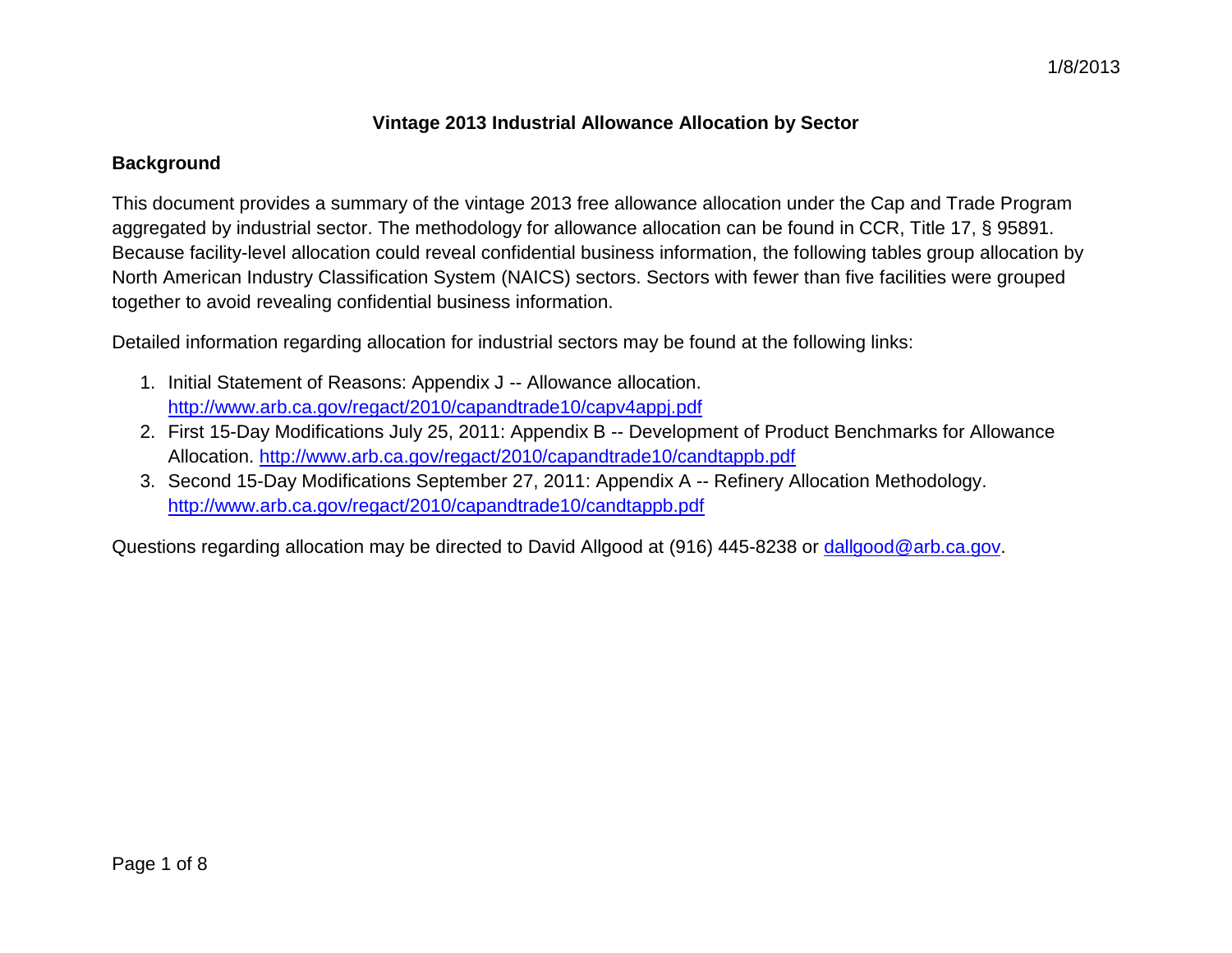|  | 1/8/2013 |  |  |  |
|--|----------|--|--|--|
|--|----------|--|--|--|

| <b>NAICS</b><br>Category       | <b>Allocation</b><br><b>Total</b> | <b>NAICS Code(s)</b>                                                                                        | <b>Facility Names</b>                                                                                                                                                                                                                                                                                                                                                                                                                                                                                                                                                                                                                                                                                                                                                                                                                                                                                                                                                                                | <b>Total</b><br><b>Number</b><br><b>of</b><br><b>Facilities</b> |
|--------------------------------|-----------------------------------|-------------------------------------------------------------------------------------------------------------|------------------------------------------------------------------------------------------------------------------------------------------------------------------------------------------------------------------------------------------------------------------------------------------------------------------------------------------------------------------------------------------------------------------------------------------------------------------------------------------------------------------------------------------------------------------------------------------------------------------------------------------------------------------------------------------------------------------------------------------------------------------------------------------------------------------------------------------------------------------------------------------------------------------------------------------------------------------------------------------------------|-----------------------------------------------------------------|
| Petroleum<br><b>Refineries</b> | 29,316,618                        | • 324110 - Petroleum Refineries<br>• 324199 - All Other Petroleum and<br><b>Coal Products Manufacturing</b> | • Alon Bakersfield Refinery - Area 3<br>• Alon Bakersfield Refinery - Areas 1&2<br>• BP West Coast Products LLC, Refinery<br>• BP West Coast Products LLC, Wilmington Calciner<br>• Chevron Products Company - El Segundo Refinery<br>• Chevron Products Company - Richmond Refinery<br>• ConocoPhillips Refining Company - SF Refinery<br>• ConocoPhillips Los Angeles Refinery - Wilmington Plant<br>• ConocoPhillips Los Angeles Refinery - Carson Plant<br>• ConocoPhillips Santa Maria Refinery<br>· DeMenno/Kerdoon<br>• ExxonMobil Oil Corporation - Torrance Refinery<br>• Kern Oil and Refining Company<br>• Lunday-Thagard Company<br>• Paramount Petroleum Corporation<br>• San Joaquin Refining Company<br>• Shell Oil Products US<br>. Tesoro Refining and Marketing Company - LAR<br>• Tesoro Refining and Marketing Company - SRP<br>• Tesoro Refining and Marketing Company<br>• Valero Refining Company - Benicia Refinery and<br>Benicia Asphalt Plant<br>· Ultramar Inc. - Valero | 22                                                              |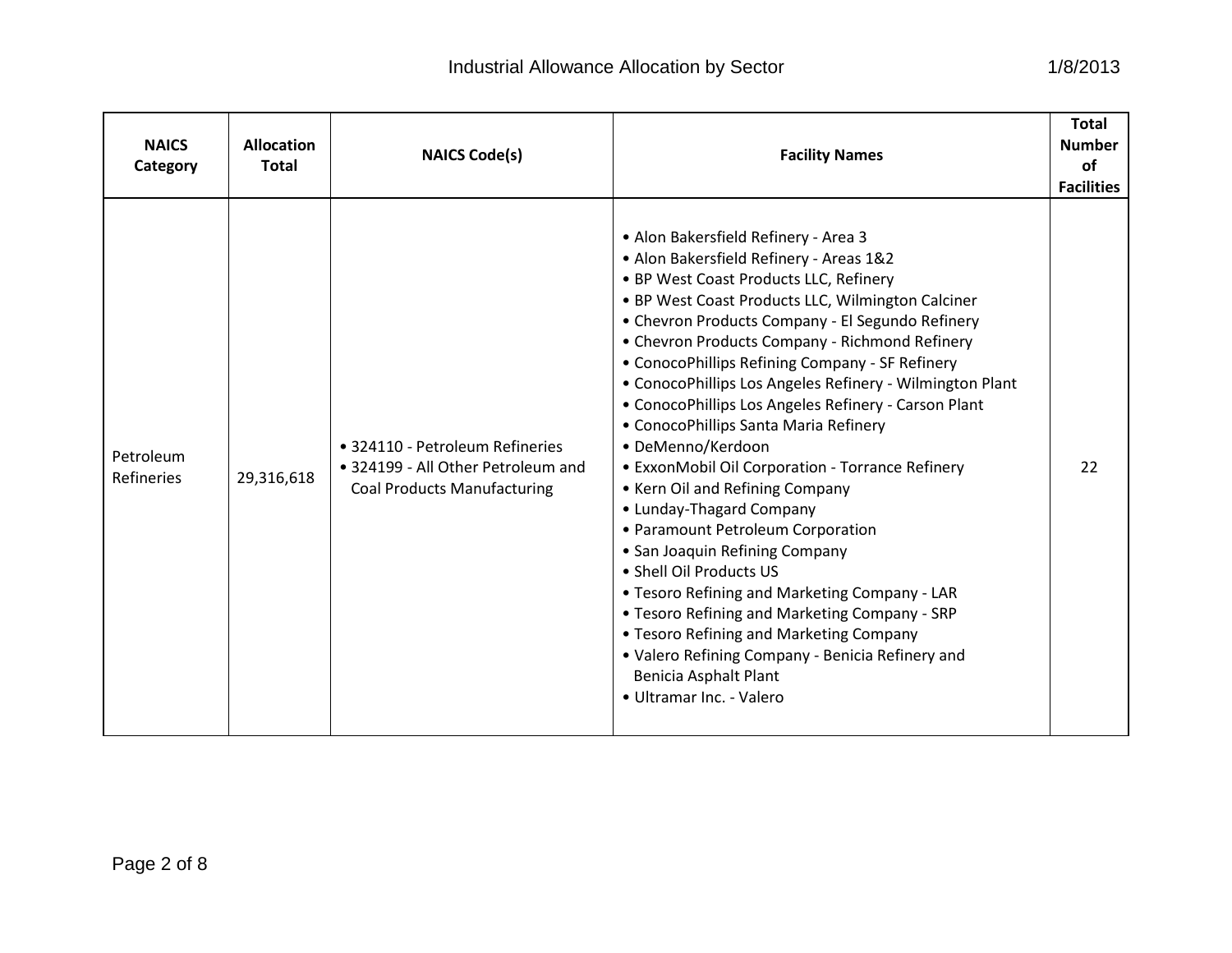| <b>NAICS</b><br>Category                                   | <b>Allocation</b><br><b>Total</b> | <b>NAICS Code(s)</b>                                                                                           | <b>Facility Names</b>                                                                                                                                                                                                                                                                                                                                                                                                                                                                                                                                                                                                                                                                                                                                                                                                                                                                                                                                             | <b>Total</b><br><b>Number</b><br><b>of</b><br><b>Facilities</b> |
|------------------------------------------------------------|-----------------------------------|----------------------------------------------------------------------------------------------------------------|-------------------------------------------------------------------------------------------------------------------------------------------------------------------------------------------------------------------------------------------------------------------------------------------------------------------------------------------------------------------------------------------------------------------------------------------------------------------------------------------------------------------------------------------------------------------------------------------------------------------------------------------------------------------------------------------------------------------------------------------------------------------------------------------------------------------------------------------------------------------------------------------------------------------------------------------------------------------|-----------------------------------------------------------------|
| Crude<br>Petroleum and<br><b>Natural Gas</b><br>Extraction | 10,097,406                        | • 211111 - Crude Petroleum and<br><b>Natural Gas Extraction</b><br>· 211112 - Natural Gas Liquid<br>Extraction | • Aera Energy - Coastal Basins<br>• Aera Energy - San Joaquin Basin<br>• Berry Petroleum Company - Los Angeles Basin<br>• Berry Petroleum Company - San Joaquin Basin<br>• Chevron AAPG - Coastal Basin 740<br>• Chevron AAPG - San Joaquin Basin 745<br>• ExxonMobil - South Belridge Hill<br>• Linn Operating Inc.<br>• Macpherson Oil Company<br>• Naftex Operating Company<br>• Oxy - Kern 745<br>. Oxy - Occidental Of Elk Hills, Inc.<br>• Oxy - Rio Vista 730<br>• Oxy - Thums Long Beach Company<br>. Oxy - Tidelands Oil Production Company - Los Angeles<br>Basin 760<br>• Pacific Coast Energy Company LP<br>• Plains Exploration and Production Company - Arroyo<br><b>Grande Oil Production Facility</b><br>• Plains Exploration and Production Company - SJV Basin<br>Facility<br>. Plains LPG Services/Lone Star Frac and Isom Facility<br>• Seneca San Joaquin Production Facilities<br>• Signal Hill Petroleum Facilities<br>• TRC Cypress Group | 22                                                              |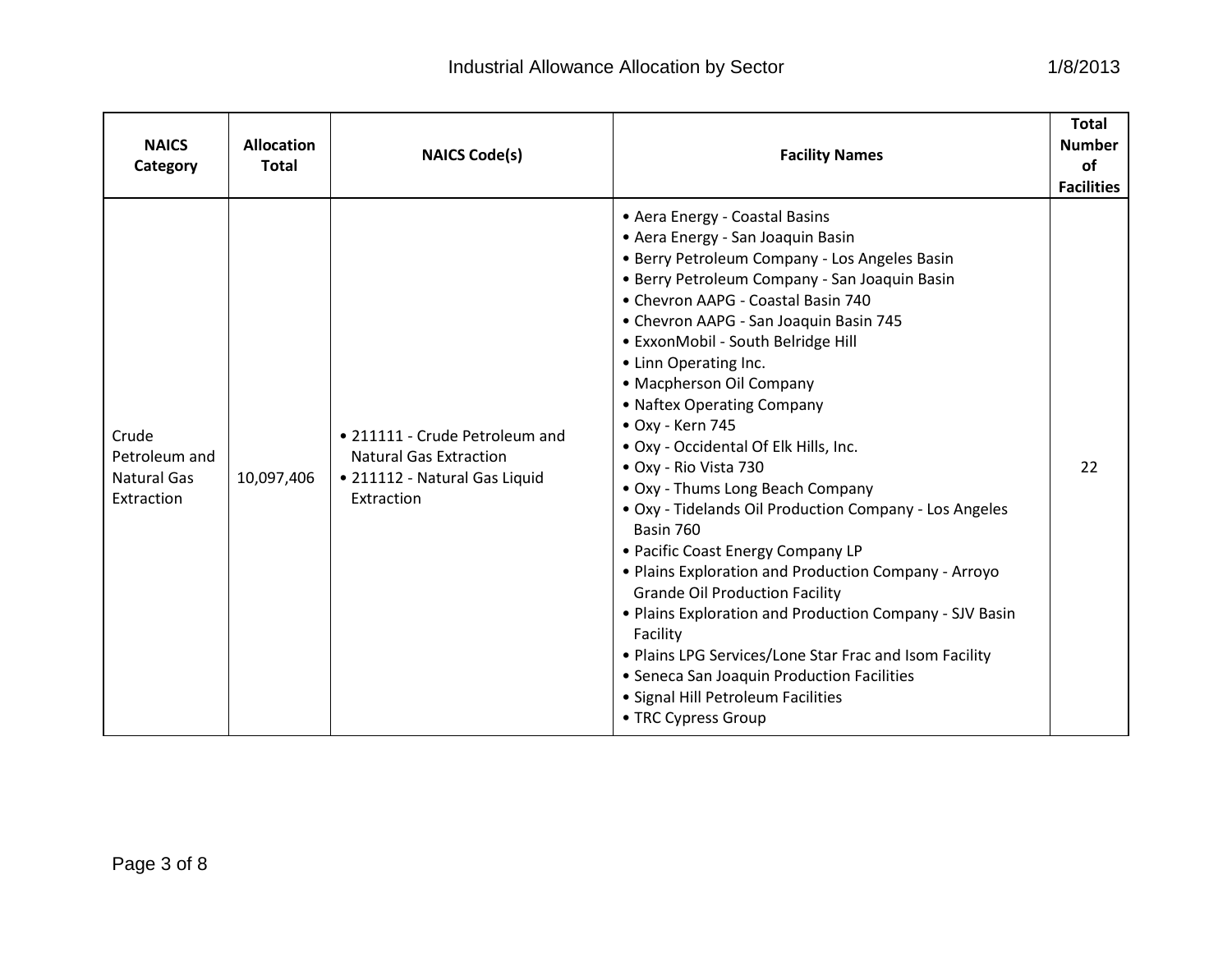| <b>NAICS</b><br>Category                    | <b>Allocation</b><br><b>Total</b> | <b>NAICS Code(s)</b>                                                                                                                                       | <b>Facility Names</b>                                                                                                                                                                                                                                                                                                                                                    | <b>Total</b><br><b>Number</b><br>of<br><b>Facilities</b> |
|---------------------------------------------|-----------------------------------|------------------------------------------------------------------------------------------------------------------------------------------------------------|--------------------------------------------------------------------------------------------------------------------------------------------------------------------------------------------------------------------------------------------------------------------------------------------------------------------------------------------------------------------------|----------------------------------------------------------|
| Cement<br>Manufacturing                     | 6,070,053                         | • 327310 - Cement Manufacturing                                                                                                                            | • CalPortland Company - Mojave Plant<br>• Cemex Construction Materials Pacific LLC - Victorville<br>Plant<br>• Lehigh Southwest Cement Company - Redding<br>• Lehigh Southwest Cement Company - Tehachapi<br>• Lehigh Southwest Cement Company - Cupertino<br>· Mitsubishi Cement 2000<br>• National Cement Company - Lebec<br>• TXI Riverside Cement (Oro Grande Plant) | 8                                                        |
| <b>Industrial Gas</b><br>Manufacturing      | 2,584,836                         | • 325120 - Industrial Gas<br>Manufacturing                                                                                                                 | · Air Liquide El Segundo Hydrogen Plant<br>· Air Liquide Large Industries US L.P. - Rodeo Hydrogen<br>Plant<br>• Air Product Manufacturing Corporation - Sacramento<br>• Air Products and Chemicals, Inc. - Martinez<br>• Air Products - Carson Hydrogen Plant<br>• Air Products - Wilmington Hydrogen Plant<br>• Praxair Inc.                                           |                                                          |
| Mineral Mining<br>and Lime<br>Manufacturing | 1,986,893                         | • 212391 - Potash, Soda, and Borate<br><b>Mineral Mining</b><br>• 212399 - All Other Nonmetallic<br><b>Mineral Mining</b><br>• 327410 - Lime Manufacturing | • Celite Corporation - Lompoc<br>• Dicalite Minerals Corporation, Inc.<br>• Lhoist North America<br>• Searles Valley Minerals, Inc.<br>• U.S. Borax, 93516                                                                                                                                                                                                               |                                                          |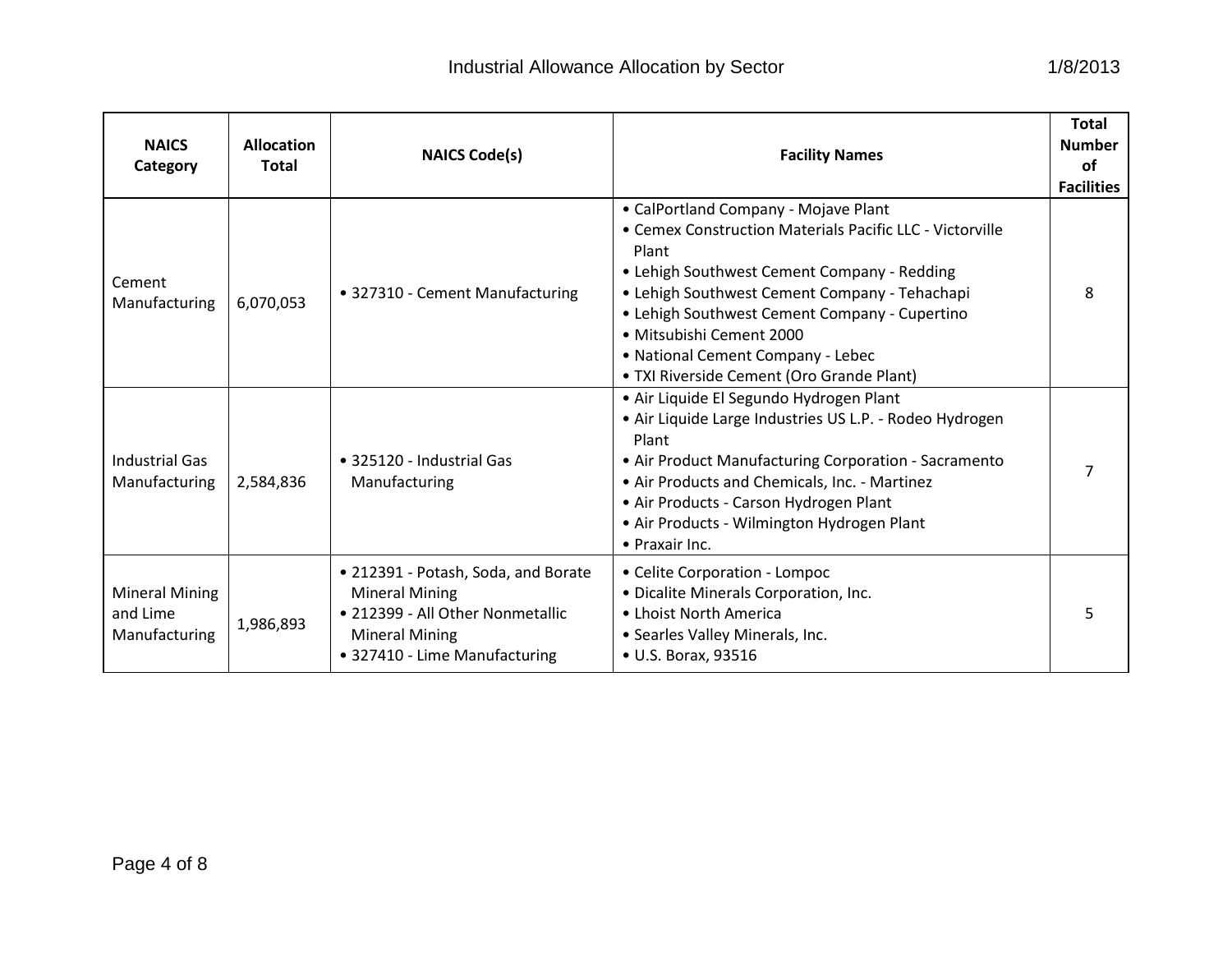| sector                           | 1/8/2013                                                 |  |
|----------------------------------|----------------------------------------------------------|--|
| <b>Facility Names</b>            | <b>Total</b><br><b>Number</b><br>οf<br><b>Facilities</b> |  |
| <b>Supply Company</b><br>الململة |                                                          |  |

| <b>NAICS</b><br>Category          | <b>Allocation</b><br><b>Total</b> | <b>NAICS Code(s)</b>                                                                                                           | <b>Facility Names</b>                                                                                                                                                                                                                                                                                                                                                                                                                                                                                                                                                                                                         | Total<br><b>Number</b><br><b>of</b><br><b>Facilities</b> |
|-----------------------------------|-----------------------------------|--------------------------------------------------------------------------------------------------------------------------------|-------------------------------------------------------------------------------------------------------------------------------------------------------------------------------------------------------------------------------------------------------------------------------------------------------------------------------------------------------------------------------------------------------------------------------------------------------------------------------------------------------------------------------------------------------------------------------------------------------------------------------|----------------------------------------------------------|
| Fruit and<br>Vegetable<br>Canning | 782,059                           | • 311421 - Fruit and Vegetable<br>Canning                                                                                      | • Campbell Soup Supply Company<br>• ConAgra - Oakdale<br>• ConAgra Foods - Helm Facility<br>• Del Monte - Hanford<br>• Ingomar Packing Company<br>• J.G. Boswell Tomato Company - Kings<br>• J.G. Boswell Tomato Company - Kern<br>• Liberty Packing - Los Banos (Morning Star)<br>• Los Gatos Tomato Products<br>• Morning Star Packing Company - Los Banos<br>• Morning Star Packing Company - Williams<br>· Olam Tomato Processing Inc. - Lemoore<br>• Olam Tomato Processors Inc. - Williams<br>• Pacific Coast Producers<br>• Stanislaus Food Products<br>• Tomatek/Neil Jones Food Companies<br>• Unilever Supply Chain | 17                                                       |
| Glass<br>Manufacturing            | 713,865                           | • 327213 - Glass Container<br>Manufacturing<br>• 327211 - Flat Glass Manufacturing<br>• 327993 - Mineral Wool<br>Manufacturing | • CertainTeed Corporation<br>• Gallo Glass Company<br>• Guardian Industries Corporation<br>• Johns Manville<br>. Owens-Brockway Glass Container Inc.<br>· Owens-Brockway Glass Container - Oakland<br>· Owens-Brockway Glass Container - Tracy<br>. Pilkington North America - Lathrop Plant<br>• PPG Industries Inc.<br>· Saint-Gobain Containers, Inc.                                                                                                                                                                                                                                                                      | 10                                                       |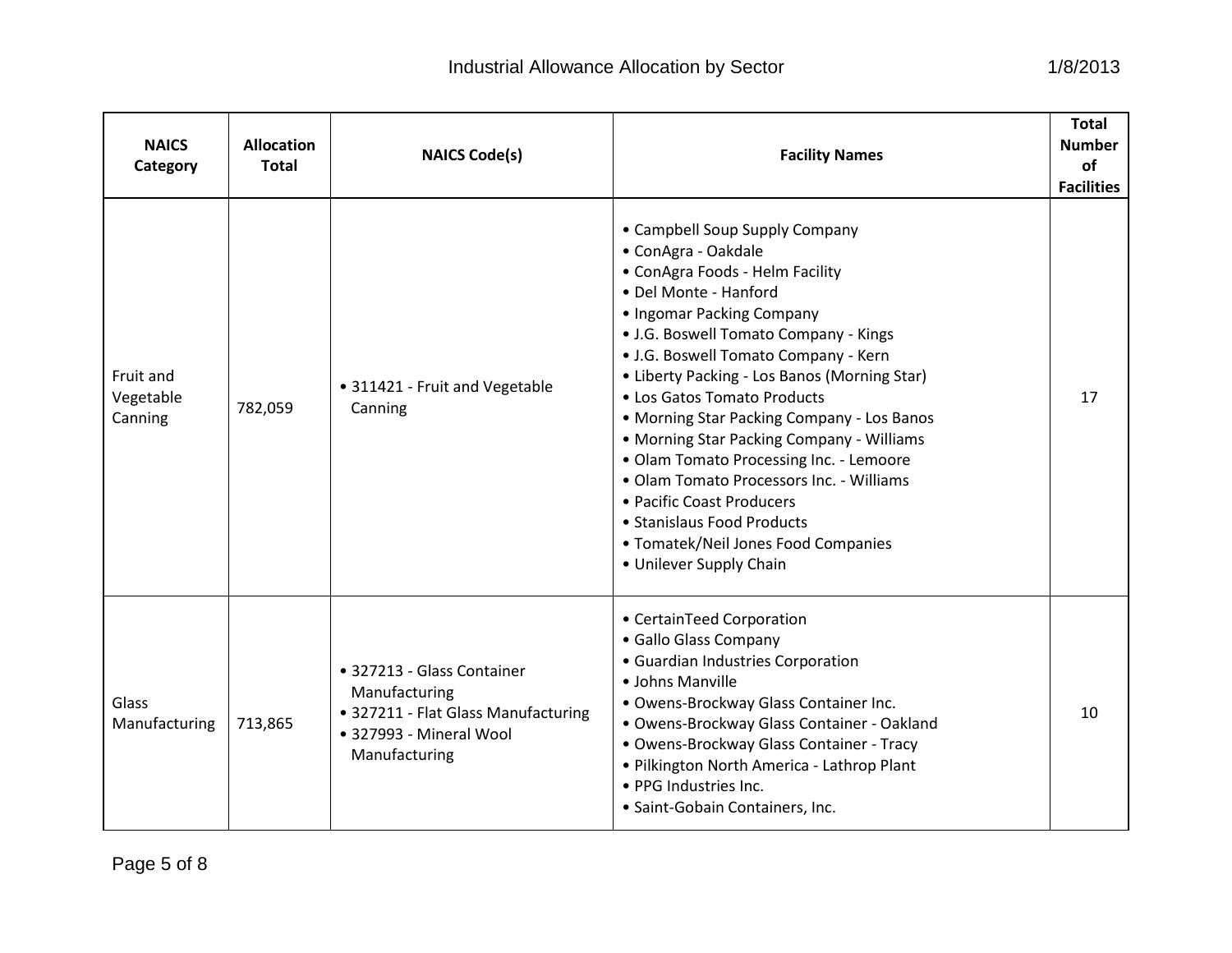| <b>NAICS</b><br>Category           | <b>Allocation</b><br><b>Total</b> | <b>NAICS Code(s)</b>                                                                                                                                                                                                                                                                                                                                                         | <b>Facility Names</b>                                                                                                                                                                                                                                                            | <b>Total</b><br><b>Number</b><br>of<br><b>Facilities</b> |
|------------------------------------|-----------------------------------|------------------------------------------------------------------------------------------------------------------------------------------------------------------------------------------------------------------------------------------------------------------------------------------------------------------------------------------------------------------------------|----------------------------------------------------------------------------------------------------------------------------------------------------------------------------------------------------------------------------------------------------------------------------------|----------------------------------------------------------|
| Paper<br>Manufacturing             | 527,440                           | • 322121 - Paper (except Newsprint)<br><b>Mills</b><br>• 322130 - Paperboard Mills                                                                                                                                                                                                                                                                                           | • California Paperboard Corporation<br>· Graphic Packaging International, Inc.<br>• International Paper - Hueneme Mill<br>• Kimberly Clark Worldwide Inc.<br>• Newark Pacific Paperboard<br>. New-Indy Ontario, LLC - Linerboard Mill<br>• The P&G Paper Products Company        |                                                          |
| <b>Other Food</b><br>Manufacturing | 384,188                           | • 311230 - Breakfast Cereal<br>Manufacturing<br>• 311313 - Beet Sugar Manufacturing<br>• 311423 - Dried and Dehydrated<br><b>Food Manufacturing</b><br>• 311615 - Poultry Processing<br>• 311911 - Roasted Nuts and Peanut<br><b>Butter Manufacturing</b><br>• 311919 - Other Snack Food<br>Manufacturing<br>• 311999 - All Other Miscellaneous<br><b>Food Manufacturing</b> | • CP Kelco San Diego<br>• Foster Poultry Farms - Livingston Complex<br>• Frito-Lay (Kern Plant)<br>· General Mills Cereal Properties, LLC<br>• Olam West Coast Inc.<br>• Paramount Farms, LLC<br>• Sensient Dehydrated Flavors, LLC<br>• Spreckels Sugar Company, Inc. - Brawley | 8                                                        |
| <b>Dairies</b>                     | 376,777                           | • 311513 - Cheese Manufacturing<br>• 311514 - Dry, Condensed, and<br><b>Evaporated Dairy Product</b><br>Manufacturing                                                                                                                                                                                                                                                        | • California Dairies Inc. - Fresno<br>· California Dairies Inc. - Tipon<br>· California Dairies Inc. - Turlock<br>· California Dairies Inc. - Visalia<br>• Hilmar Cheese Company<br>• Land O' Lakes Inc.<br>• Leprino Foods<br>• Saputo Cheese USA Inc.                          | 8                                                        |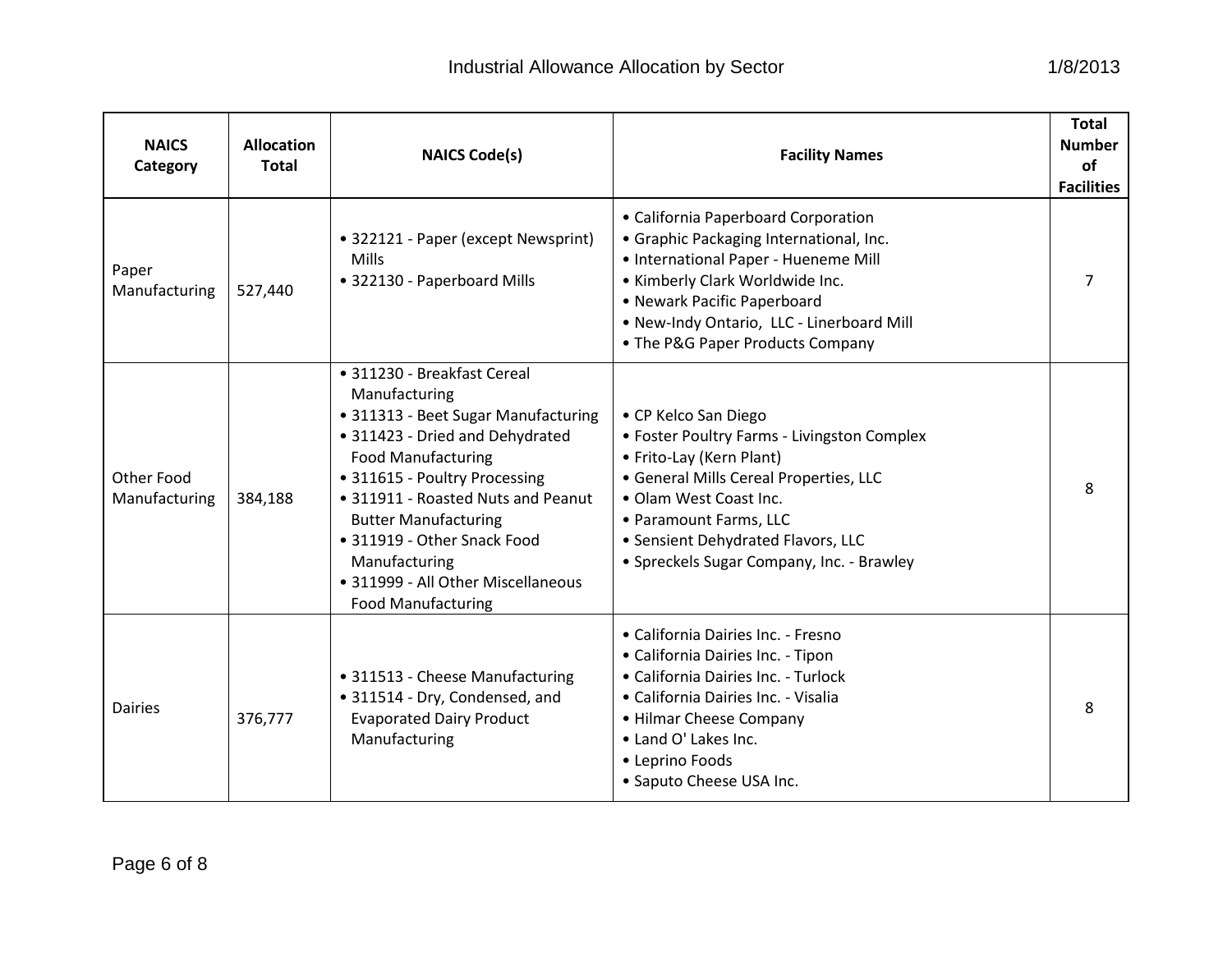| <b>NAICS</b><br>Category                                       | <b>Allocation</b><br><b>Total</b> | <b>NAICS Code(s)</b>                                                                                                                                                                                                                                                                                                                      | <b>Facility Names</b>                                                                                                                                                                                          | <b>Total</b><br><b>Number</b><br>of<br><b>Facilities</b> |
|----------------------------------------------------------------|-----------------------------------|-------------------------------------------------------------------------------------------------------------------------------------------------------------------------------------------------------------------------------------------------------------------------------------------------------------------------------------------|----------------------------------------------------------------------------------------------------------------------------------------------------------------------------------------------------------------|----------------------------------------------------------|
| Iron, Steel, and<br>Aluminum<br>Processing                     | 331,827                           | • 331111 - Iron and Steel Mills<br>• 331221 - Rolled Steel Shape<br>Manufacturing<br>• 331314 - Secondary Smelting and<br>Alloying of Aluminum<br>• 331511 - Iron Foundries                                                                                                                                                               | • California Steel Industries<br>• Carlton Forge Works<br>$\bullet$ TAMCO<br>. United States Pipe and Foundry Company, LLC<br>• USS-POSCO Industries<br>• Vista Metals Corporation                             | 6                                                        |
| Chemical,<br>Biological, and<br>Pharmecutical<br>Manufacturing | 313,190                           | • 325188 - All Other Basic Inorganic<br><b>Chemical Manufacturing</b><br>• 325199 - All Other Basic Organic<br><b>Chemical Manufacturing</b><br>· 325311 - Nitrogenous Fertilizer<br>Manufacturing<br>• 325412 - Pharmaceutical<br><b>Preparation Manufacturing</b><br>• 325414 - Biological Product (except<br>Diagnostic) Manufacturing | • Agrium US Inc. - West Sacramento<br>• Amgen Inc.<br>• Braun Medical Inc.<br>• Dow Chemical Company - Pittsburg<br>• Genentech, Inc. - South San Francisco<br>• Pixley Cogen Partners<br>• Rhodia - Dominguez |                                                          |
| Breweries,<br>Wineries, and<br>Juice<br>Manufacturing          | 194,582                           | • 312120 - Breweries<br>• 312130 - Wineries<br>· 311991 - Perishable Prepared Food<br>Manufacturing                                                                                                                                                                                                                                       | • Anheuser-Busch Inc. - Fairfield<br>• Anheuser-Busch Inc. - Los Angeles Brewery<br>• E & J Gallo Winery - Fresno<br>• MillerCoors<br>• Wm. Bolthouse Farms                                                    | 5                                                        |